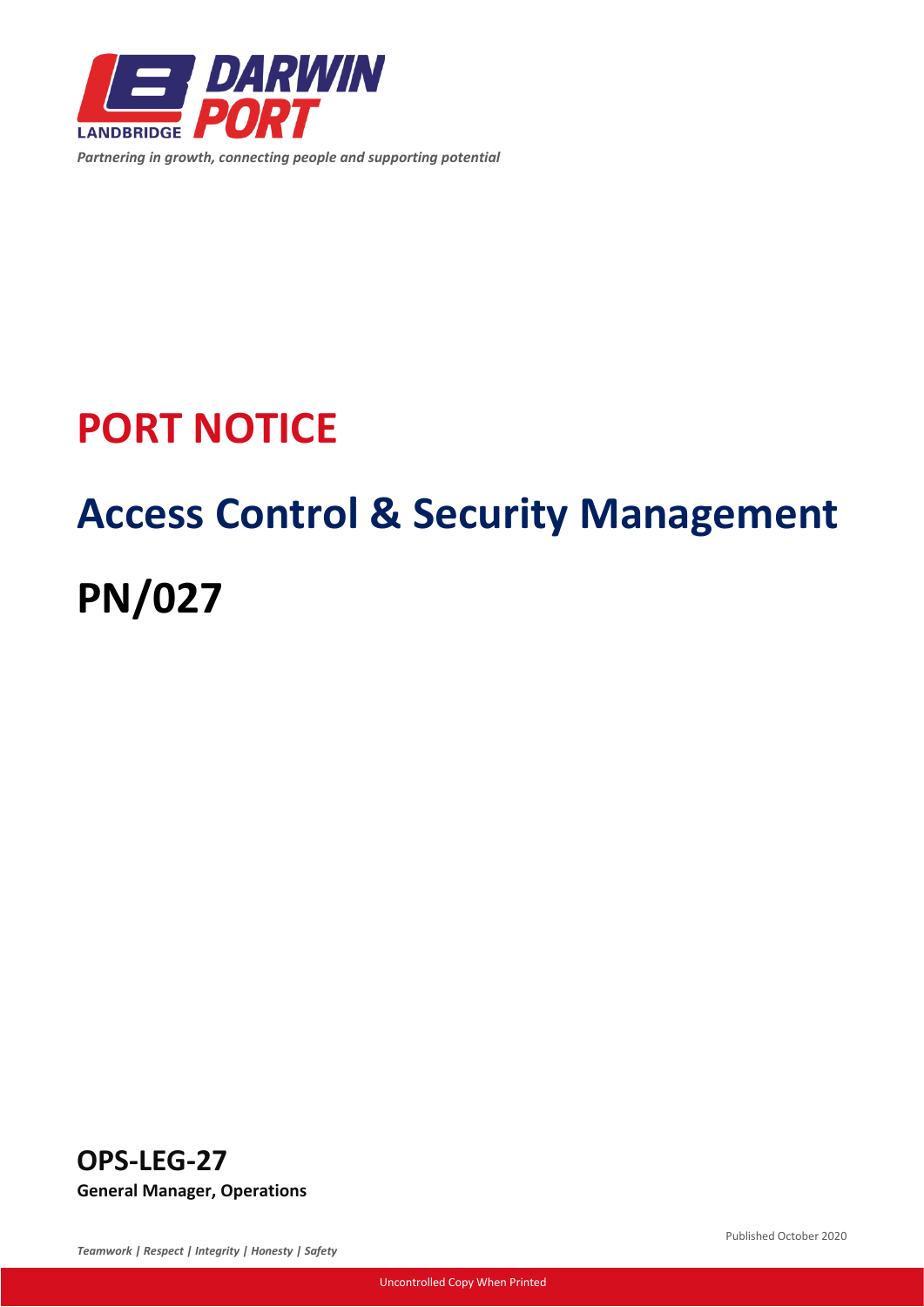

# **PREFACE**

This Port Notice is issued pursuant to Section 57 of the *Ports Management Act 2015 (NT).*

Darwin Port maintains a Maritime Security Plan and Security Management System. Access control measures are documented and communicated to all through the Darwin Port Induction process and on the Darwin Port website.

# **SCOPE**

This Port Notice applies to all employees and port users accessing or operating within East Arm Wharf or Fort Hill Wharf.

# **DIRECTION**

All Darwin Port facilities operate in accordance with the Maritime Transport and Offshore Facilities Security Act 2003.

# **Darwin Port Online Induction**

All port users entering East Arm Wharf or Fort Hill Wharf are required to complete a Darwin Port online induction prior to entry. Failure to do so may result in refusal of access to site. Port users should refer to the Darwin Port website to register for the online induction - [Darwin Port Online Induction System.](https://www.darwinport.com.au/dp-induction)

# **Employer Requirements**

Employers must declare that the inductee registered for the online induction is a current employee who can demonstrate an operational need to gain access to East Arm Wharf or Fort Hill Wharf. Employers must ensure all inductees follow any direction given by Darwin Port whilst on site and ensure their employees have completed their registered online induction. The employer will undertake to comply with all conditions of entry set out in the Darwin Port induction process and on the Darwin Port website and must follow all reasonable directions or requests from a Darwin Port representative to ensure their employee's activities do not cause any adverse consequences for the safety, environment, security or operational management of the site.

# **Employee Requirements**

The online induction must be completed by the registered inductee. The inductee must read, understand and comply with all conditions of entry and must follow all reasonable directions or requests from a Darwin Port representative as set out in the Darwin Port induction process and on the Darwin Port website to ensure that there are no adverse consequences to the safety, environment and security at the site.

#### **Port Entry**

Entry into East Arm Wharf and Fort Hill Wharf is controlled via an access control system. Access will be granted to East Arm Wharf and/or Fort Hill Wharf on the basis of either a:

- valid port pass;
- one-month induction certificate with photo ID; or
- visitor access pass.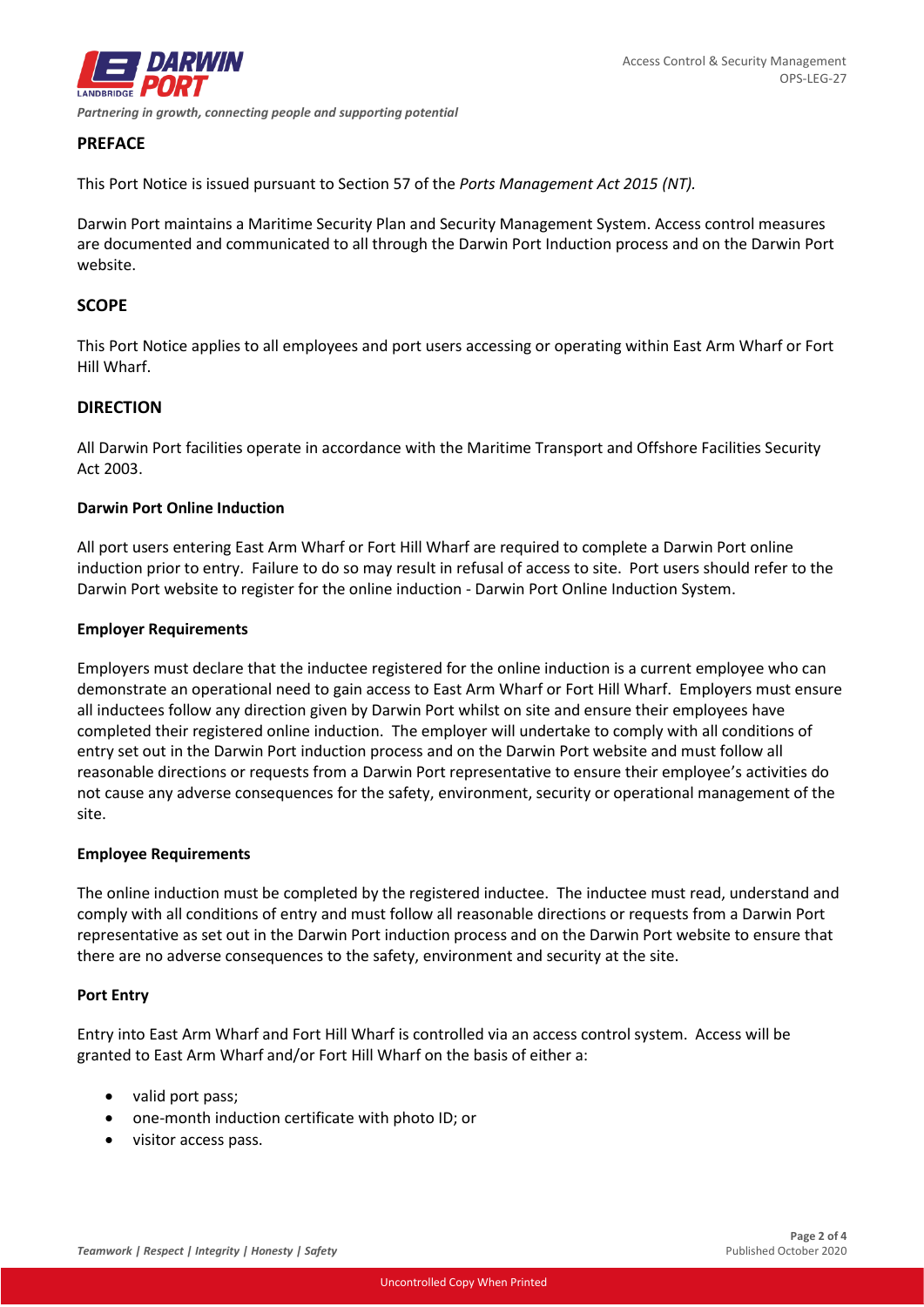*DARWIN Partnering in growth, connecting people and supporting potential*

### **Valid Port Pass**

Port Pass holders must:

- be responsible for maintaining the security of their valid port pass;
- report a lost or stolen port pass to Darwin Port immediately;
- ensure their port pass is not accessible to, or used by, others to gain unauthorised entry to East Arm Wharf or Fort Hill Wharf;
- swipe their port pass on entry and exit to East Arm Wharf and Fort Hill Wharf and ensure all accompanying passengers do the same;
- Always carry and be able to present their valid port pass whilst at East Arm Wharf and Fort Hill Wharf;
- seek approval for all visitors prior to arrival via an email t[o security@darwinport.com.au](mailto:security@darwinport.com.au)
- not always facilitate unauthorised access and escort all visitors whilst at East Arm Wharf or Fort Hill Wharf; and
- not facilitate unauthorised access.

# **One Month Induction Certificate with photo ID**

One-month induction certificate holders will not receive a port pass. However, certificate holders remain subject to all valid port pass conditions (as listed above) and in addition are required to present a valid government issued photographic ID on entry to East Arm Wharf or Fort Hill Wharf.

# **Visitor Access Pass (no work permitted)**

A visitor access pass will be issued to personnel who have a valid reason to enter Fort Hill Wharf or East Arm Wharf. Visitors are not permitted to conduct work. Prior approval must be arranged and visitors must always be escorted by a valid port pass holder.

# **General**

All port passes and induction certificates remain the property of Darwin Port.

Any person carrying an invalid/expired port pass or certificate will be denied access to East Arm Wharf and Fort Hill Wharf. It is the responsibility of the port user to ensure their access is valid.

Darwin Port reserves the right to remove persons from its facilities if it is found their actions or anticipated actions may reasonably cause a safety, environment, security or operational incident. A Darwin Port Enforcement Officer may, at any time, confiscate a port pass or certificate.

# **PENALTIES**

A breach of the conditions set out in this Port Notice may result in refusal of entry or removal from site with an investigation and subsequent appropriate penalty applied from the table below:

| First $(1)$ | Warning letter and re-completion of the Darwin Port online induction                                   |
|-------------|--------------------------------------------------------------------------------------------------------|
| Second (2)  | Seven (7) days suspension of entry privileges and re-completion of the Darwin Port online<br>induction |
| Third (3)   | Suspension of entry privileges to East Arm Wharf or Fort Hill Wharf                                    |